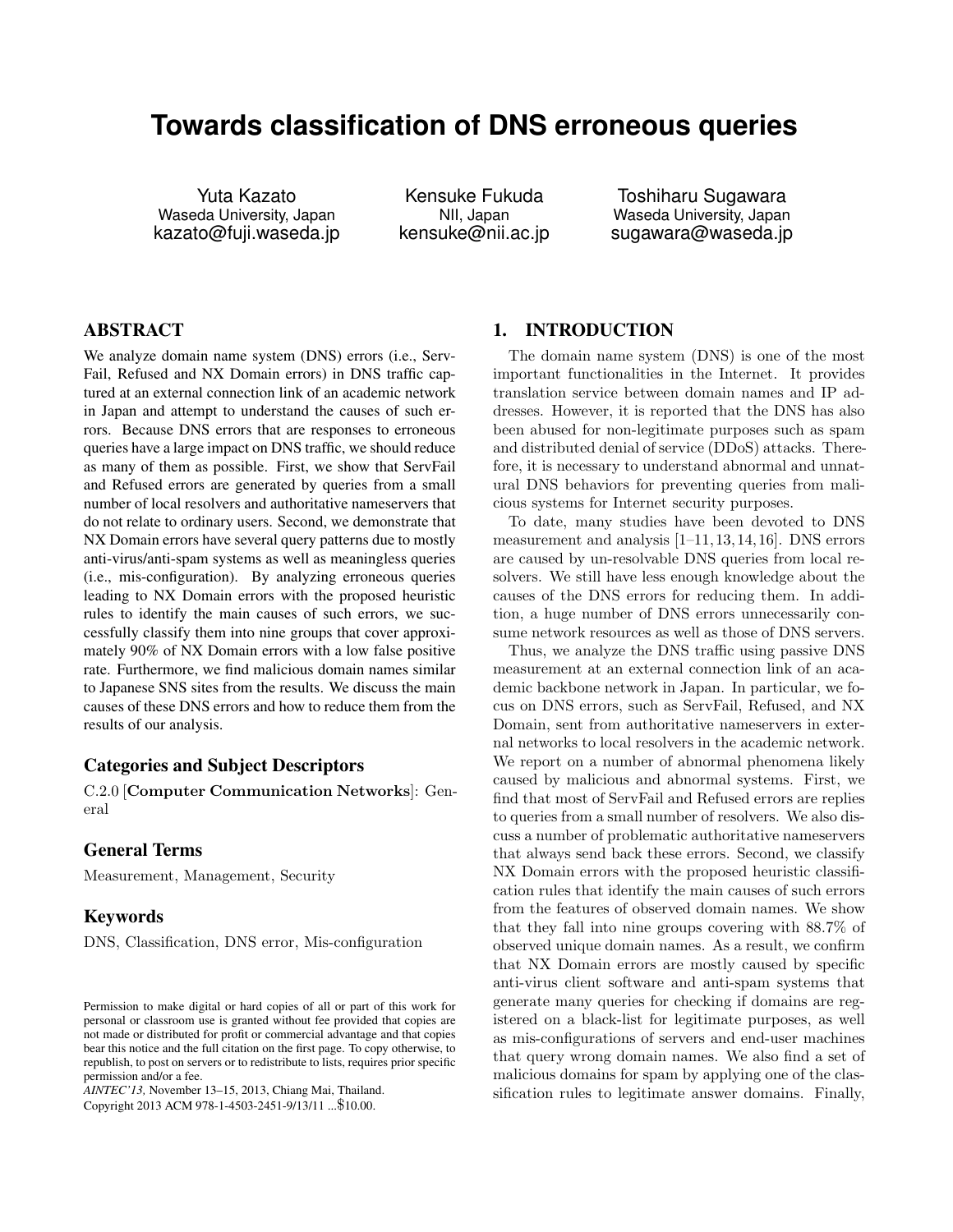we discuss possible improvement approaches to reduce such DNS errors from the results of our analysis.

# 2. RELATED WORK

DNS measurement studies are classified into two types: analysis of traffic from the perspective of authoritative names ervers  $[1, 4, 7, 10, 11, 14]$  and from the perspective of local resolvers [2, 3, 5, 6, 8, 9, 13, 16]. Refs. [14] and [4] analyzed DNS queries to root DNS servers. They found that the number of queries per local resolver was highly biased, and 98% of the queries to the root servers were worthless or redundant queries. The AS112 project [11] also accommodated PTR queries for RFC 1918 private addresses that were sent up to the root server, caused errors. Refs. [5, 8, 13] collected their traffic data from campus networks. In contrast, we captured more largescale traffic data at an external connection link of an academic network and observed DNS traffic from/to local resolvers of universities and institutes in Japan.

Characterizing DNS errors is an important field in DNS research [6, 9, 12]. Ref. [6] analyzed negative answers, which are queries that do not return "NOER-ROR", from DNS traffic data. Ref. [9] also characterized DNS query failures by analyzing DNS failure graphs to identify suspicious and malicious activities. Ref. [12] revealed specific types of mis-configurations in the DNS. In this paper, we focused on analyzing these erroneous queries in deeper levels of DNS errors.

Recently, several studies have attempted to identify domains used for malicious activities (i.e., Botnet, Spambot, and DDoS) from passive DNS analysis [1,2,6,7,15]. Kopis [1] and Exposure [2] are malicious domain detection systems using the DNS features of legitimate and malicious domains. Ref. [15] detected algorithmically generated domain names and found several groups such as a Botnet group, trojan group, and group sharing of a single IP address. We provide another approach that uses the DNS features of observed domains and the heuristic classification of malicious domains.

#### 3. DATASET

We collected UDP port 53 packets passing through a transit link in a Japanese academic backbone network by using the tcpdump command for 1 month in Feb. 2013. The total number of captured packets were approximately 15.8 billion packets (size: 175.1 GB). The UDP packets contained DNS queries from local DNS resolvers in the academic network to authoritative nameservers in external networks (35.7%), DNS replies from authoritative nameservers in external networks (27.6%), DNS queries from DNS resolvers in external networks (12.4%), DNS replies from authoritative nameservers in the academic networks (16.6%), and other packets that are not related to the DNS (7.8%). Due to the asymmetric nature of routing, inbound and outbound traffic

volumes are synchronized but are not the same. We mainly analyzed DNS replies from authoritative nameservers in external networks to local resolvers in an academic network. The total number of unique cache resolver's IPs in the academic network and authoritative nameserver's IPs in external networks were 21,537 and 62,827, respectively. The local resolvers in the academic network were located mainly at universities (approximately 90%).

# 4. ANALYSIS

### 4.1 Temporal behavior of DNS error

We first categorized DNS replies from authoritative nameservers in external networks into four types: (1) correct answer reply, (2) DNS delegation reply, (3) DNS error reply that authoritative nameservers could not answer, and (4) reply from OpenDNS resolvers and Google public DNS resolvers in external networks, not authoritative servers. We investigated (1) and (3) because these replies show the final answers to the request from local resolvers. Then, we classified errors in the datasets into the following three types: (a) NX Domain errors, (b) ServFail errors, and (c) Refused errors (see also Table 1). In addition, the number of replies from OpenDNS and Google public DNS was a total of 1,184 packets, however, we excluded these replies in the following analysis due to negligible contribution.

**Table 1: Type of DNS error**

| Error type | Explanation                                     |  |  |
|------------|-------------------------------------------------|--|--|
| NX Domain  | Domain name referenced in                       |  |  |
|            | the query does not exist.                       |  |  |
| ServFail   | authoritative names erver could not process     |  |  |
|            | due to a problem with authoritative nameserver. |  |  |
| Refused    | authoritative names erver refuses to perform    |  |  |
|            | the operation for policy reasons.               |  |  |

We focused on the following time series  $(bin = 1 hour)$ constructed from the original DNS reply packets:

- *•* the number of the DNS correct answer replies and DNS errors
- the number of the unique local resolvers and authoritative nameservers
- the percentage of queried resource record types (QTYPEs) that reply DNS errors
- the maximum number of queries per local resolver and per authoritative nameserver
- the entropies of the number of queries per local resolver and per authoritative nameserver

Figure 1 shows the daily variation in DNS reply packets that sent from authoritative nameservers in external networks to local resolvers in the academic network for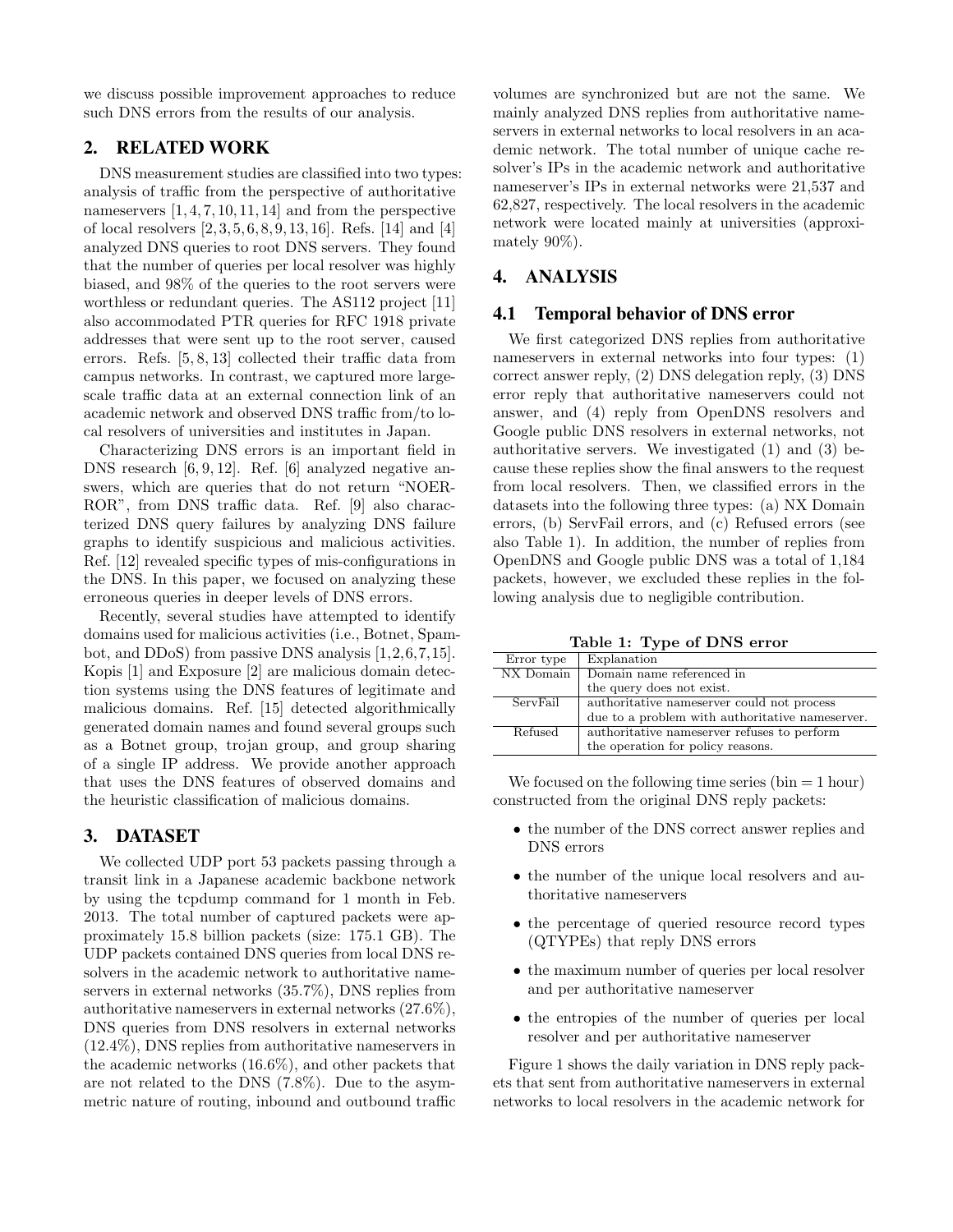one month period. 19% of the replies were DNS errors. The number of correct answer replies increased in the daytime and decreased at night, correlating to activities at Japanese universities. In contrast, the number of DNS errors did not vary substantially compared to that of correct answer. Moreover, at label A (3-5pm, 23rd Feb) in Fig. 1, there was an abnormal event in which 1,255 authoritative nameservers sent 73,168,465 replies to one local resolver in the academic network. These replies show the A record answers of root DNS servers and the same QTYPE, ANY. The figure also confirms periodic spikes at 4-5am.



**Figure 1: Daily variation in DNS replies from authoritative nameservers to local resolvers**

Figure 2 shows the number of the three DNS errors. The temporal traffic pattern was different among the types of DNS errors. The fluctuations in the replies of ServFail errors were not characterized by a diurnal pattern because they varied sharply regardless of human activity. The fluctuations in the replies of Refused errors also exhibited periodic huge spikes at a certain time (4-5am). Thus, these characteristic phenomena in the two types of errors were not human oriented and were mainly caused by external reasons. The fluctuations in the replies of NX Domain errors, however, showed the following two important points: (1) they are synchronized to the total DNS traffic, as shown in Fig. 1, meaning that the cause of this error is likely due to ordinary users. (2) At 4-5am, they exhibited periodic spikes that were not human oriented. In addition, we found that the number of replies of ServFail errors greatly decreased at 10-12am on 4th Mar. Table 2 lists the percentage of the QTYPE of the DNS errors. We confirm that the main causes of the errors were A and PTR record queries. Furthermore, the QTYPE of Serv-Fail and Refused errors represent for higher percentages of PTR record than that of NX Domain errors. continues periodic spikes at 4-bam.<br>
some that of authoritative names of the correspondence of authoritative names and account of a method of authoritative names of authoritative names of authoritative names of authoritat

Figures 3 and 4 represent the number of local re-



**Figure 2: Number of DNS errors**

**Table 2: QTYPE of erroneous queries**

| <b>OTYPE</b> | (9)<br>NX. | ServFail $(\%)$ | Refused $(\%)$ |
|--------------|------------|-----------------|----------------|
|              | 56.4       | 58.1            | 47.6           |
| <b>PTR</b>   | 23.9       | 36.1            | 37.6           |
| AAAA         | 5.8        | 2.8             | 6.0            |
| МX           | 0.6        | 2.9             | 2.5            |
| Others       | 13.3       | 0.1             | 6.3            |

rect answers (OK) and type of errors, respectively. One local resolver (or authoritative nameserver) can be counted multiple times and appear in multiple time series. The fluctuations in the number of local resolvers clearly represent the diurnal traffic pattern. Additionally, the fluctuations in the number of local resolvers involved with Refused and ServFail errors represents the spiky behavior at 4-5am with the diurnal pattern consistent with the previous figure. The fluctuations in the number of authoritative nameservers that answer NX Domain errors also showed the spiky behavior at 4-5am. We confirm that these spikes are significant in abnormal and unnatural behaviors of local resolvers and authoritative nameservers. We found that the number of authoritative nameservers that answer the replies of NX domain errors and the correct answers increased at midnight (0-5am). This large number of queries were sent by one local resolver in the academic network.

We further investigated the details of local resolvers and authoritative nameservers that are related to receiving or sending a large number of DNS query packets. We found that 98% of ServFail errors were replies to queries sent from three local resolvers inside one organization in the academic network. Moreover, all of the replies were sent from one authoritative nameserver in external networks. Then, at 10-12am on 4th Mar, these replies greatly decreased because three local resolvers stop sending the queries. Similarly, over 20,000 packets of Refused errors per hour were replies to queries sent from two local resolvers inside one organization in the academic network from one authoritative nameserver in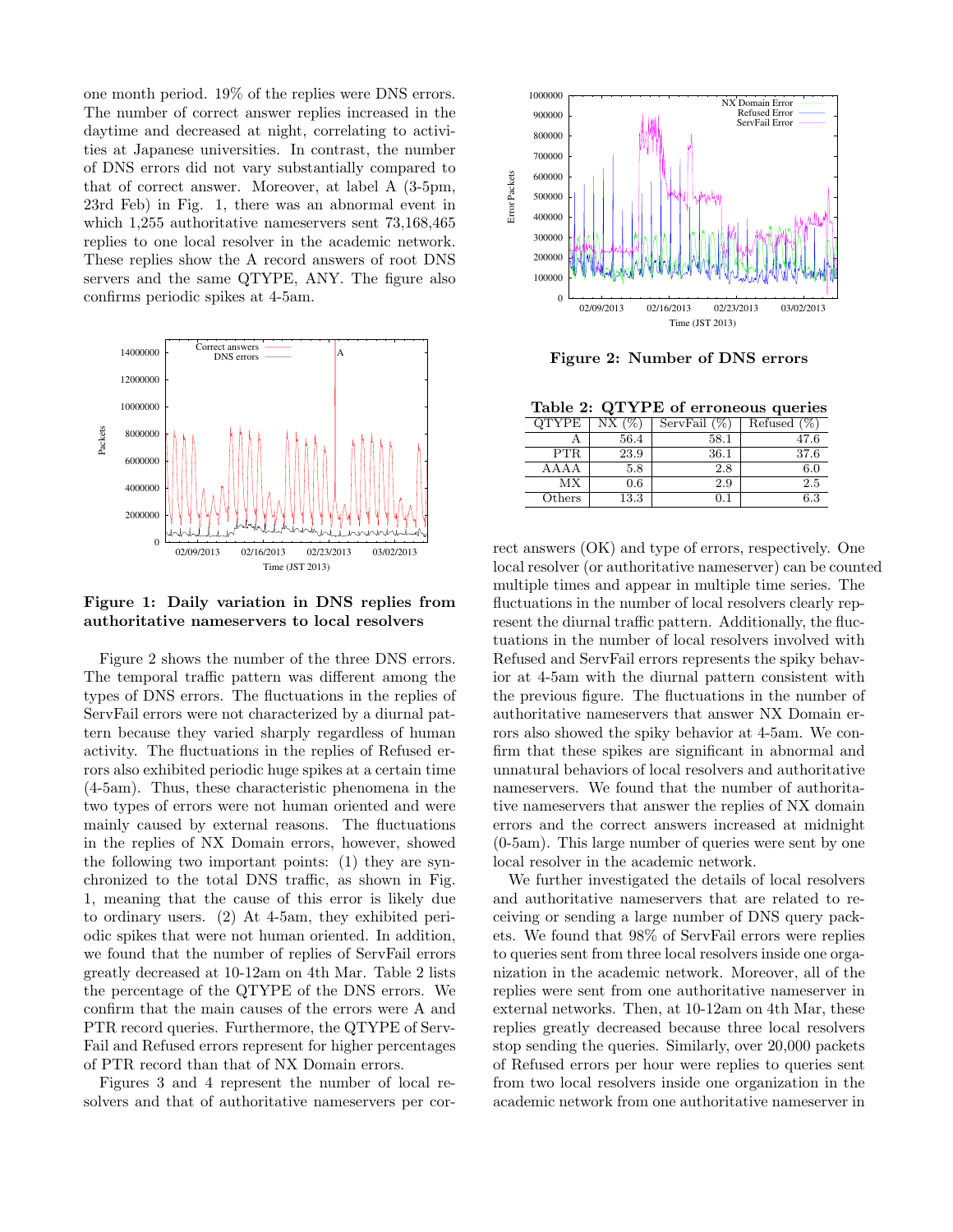the external networks. At 4-5am, over 170,000 replies of Refused errors was sent to 1,275 local resolvers from two authoritative nameservers. These two authoritative nameservers located inside one organization and periodically sent a large number of replies (4-5am), then all of these (queried) QTYPEs were PTR records that requested IP addresses assigned to this organization. Moreover, the maximum number of NX Domain errors were the replies sent from the root DNS servers. The spikes at 4-5am were due to some local resolvers requested PTR record queries, different from those of Refused Errors.



**Figure 3: Number of local resolvers**



**Figure 4: Number of authoritative nameservers**

We also calculated the entropies of the number of queries per local resolver and authoritative nameserver. Entropy is a metric to indicate the diversity of a dataset; in our context, a small entropy corresponds to the situation in which a small number of resolvers receive (or nameservers send) most replies to queries, and a large entropy means that each resolver receives (or nameserver sends) replies to queries equally. Figures 5 and 6 show the entropies of the local resolvers and those of the

authoritative nameservers, respectively. The entropy of replies and that of NX Domain errors in local resolvers indicate diurnal patterns; however, the entropies of Refused and ServFail errors do not. We also found periodic spikes in Refused errors in both figures at 4-5am. We observed that a large number of replies of Refused error are sent to 1,275 local resolvers from two authoritative nameservers at 4-5am. Therefore, fluctuations in the entropies of the authoritative nameservers in Refused errors decreased and those of increased due to the skew of sending queries from two authoritative nameservers to many local resolvers in the academic network.



**Figure 5: Entropy of local resolver**



**Figure 6: Entropy of authoritative nameserver**

Figure 7 shows a scatter plot of the entropy of local resolvers and authoritative nameservers. The plots are roughly characterized by a linear relationship. However, we also visually confirm multiple clusters in the same group. In Refused errors, a cluster labeled B corresponds to the time period we observed spiky behavior. Another cluster C represents the behavior of correct replies at midnight. These results show that the specific local resolvers or authoritative nameservers re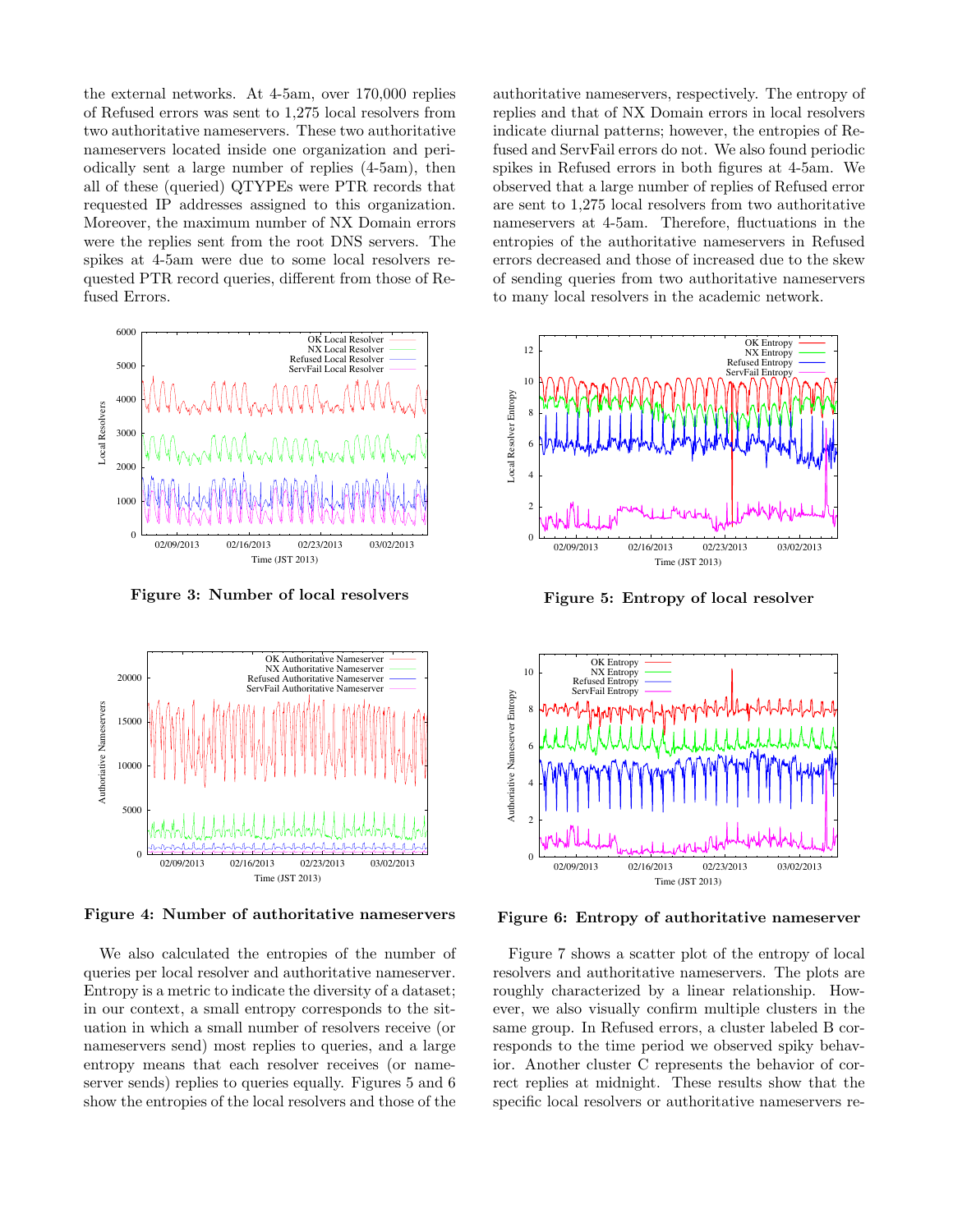peated the same behaviors each day.



**Figure 7: Scatter plot of correlation between entropy of local resolvers and authoritative nameservers**

#### 4.2 Outliers in DNS error

Let us turn to the characteristics of query content. The DNS reply from authoritative nameserver contains QNAME filed in its question section. Thus, question section has a QNAME field that includes the domain name requested the local resolver. In this work, we refer to a domain name in QNAME as a "query name".

We characterized the query names of each error and that of each correct answer (OK) reply. The top five most frequent query names of ServFail errors accounted for 93.7% of all these queries. Combined with the previous results, we conclude that most queries causing ServFail errors from the local resolvers inside one organization have the same query names. The most frequent query name of Refused errors also accounted for 27.6% of all these queries, and the reverse lookup query names of the IP addresses assigned to one organization were 15.6% of all these queries. The top seven frequent query names of NX Domain errors are listed in Table 3. These query names include incorrect names such as "local", "- ", local IP address, and the domains of the web proxy auto discovery protocol (WPAD). We also confirm that the most frequent query names of replies include the answers of the root DNS servers, "isc.org," and Akamai CDN servers. The results of correct answer replies yield two implications. First, CDNs (like Akamai) control the direction of their traffic frequently and efficiently in the DNS. Second, most queries "isc.org" use ANY QTYPE record. The replies of ANY record contain all information about root DNS servers (at label A in Fig. 1) or "isc.org"; thus, they cause huge traffic volume and consumption of resources. These ANY record queries are known to be used by a DNS amplification attack, which is a popular DDoS attack. Finally, Table 4 lists the number of unique query names in DNS errors. The

query names of NX Domain errors include a wide variety of domain names requested by end-users.

|               | Table 3: Top most frequent query names of NX |  |  |
|---------------|----------------------------------------------|--|--|
| Domain errors |                                              |  |  |

| Query name         | Percentage $(\%)$ |
|--------------------|-------------------|
| local              | 7.09              |
| 0.0.0.0            | 0.49              |
| 192.168.100.1      | 0.47              |
| wpad.iptvf.jp      | 0.37              |
| wpad.flets-east.jp | 0.32              |
|                    | 0.31              |
| wpad.flets-west.jp | 0.30              |

**Table 4: Number of unique query names in DNS errors**

| Error type      | Unique query name |
|-----------------|-------------------|
| NX Domain error | 16,269,762        |
| Refused error   | 305,436           |
| ServFail error  | 94.825            |

## 4.3 Classification of NX Domain error query names

Next, we classified query names of NX Domain errors with our heuristic rules to identify the main causes of such errors. The purpose of this classification is to estimate plausible root causes of NX Domain errors from features of observed query names. We evaluated the following two datasets for the classification. First, we analyzed the error patterns from the dataset that contains query names of NX Domain errors in non-PTR replies (i.e., A, AAAA, and MX QTYPEs) per day and that of replies per day. Second, we analyzed the unique query names appeared in the above datasets.

Our heuristic classification rules are extensions of Ref. [14] and we added new pattern rules from the observed query name features, as shown in Table 5. We finally applied nine rules; Patterns 1 and 2 are rules for domains of anti-virus and anti-spam systems, and Pattern 3 is a rule for non-registered top level domains (TLDs). Patterns 4-9 are rules for unwanted domains in the DNS. We constructed each classification pattern using combinations of regular expressions. Specifically, Pattern 4 estimates the randomness score in query name from the bigram of the correct domain names.

Table 6 lists the classification results of NX Domain errors for query names (i.e., true-positive) and those of replies (i.e., false-positive). Each row represents the number of query names hit by a single rule, and the final results were obtained by all these rules. We classified 73.1% of all the query names of NX Domain error with a low percentage of false positives (0.15%).

Table 7 lists the classification results of NX Domain errors for unique query names and those of correct answer replies. Again, we classified 88.7% unique query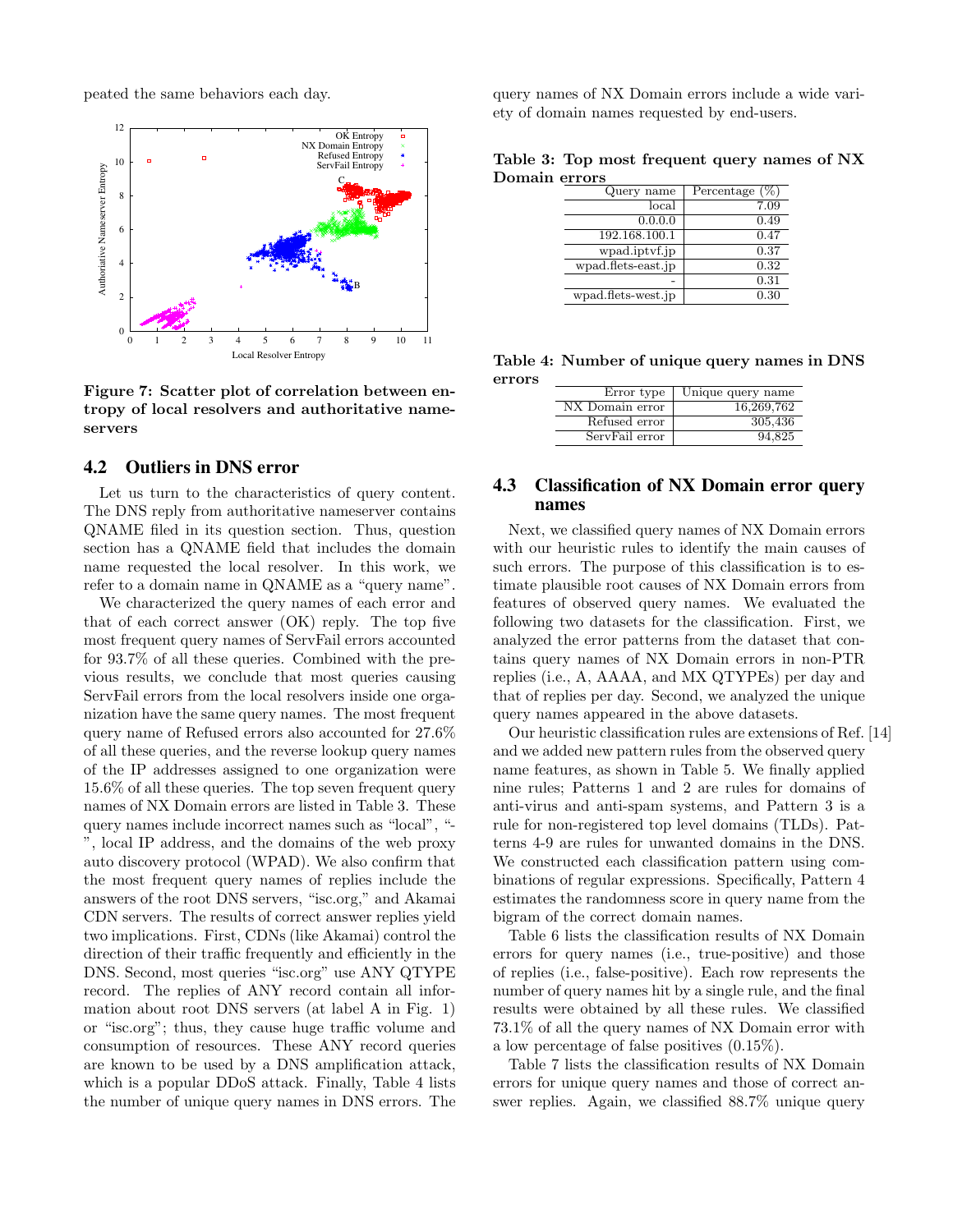| $\overline{\text{No}}$ | Rule                        | Example                        |  |  |  |
|------------------------|-----------------------------|--------------------------------|--|--|--|
| 1                      | Used by anti-virus software | waseda.jp.uri.jp1.sophosxl.com |  |  |  |
| $\overline{2}$         | Used by anti-spam RBL       | $1.0.0.0.$ zen.spamhaus.org    |  |  |  |
| 3                      | Unknown TLD                 | example.TEst                   |  |  |  |
| 4                      | Random words                | qebwprbpyy.ac.jp               |  |  |  |
| 5                      | Add "dlv.isc.org"           | example.com.dlv.isc.org        |  |  |  |
| 6                      | Configuration words         | local, wpad                    |  |  |  |
|                        | Local name                  | YUTA-PC                        |  |  |  |
| 8                      | $(IP Address)+(TLD)$ or     | 192.168.0.11.ac.jp             |  |  |  |
|                        | repetition of TLD           | www.waseda.jp.ac.jp            |  |  |  |
| 9                      | RFC 1034 violation          | $(10.3.1.3)$ .go.jp, ***.com   |  |  |  |

**Table 5: Classification rules**

names of NX Domain errors and a low false-positives rate (1.45%). We also found specific domains, including a string of domain names of social networking services (SNSs) (e.g., mixi, gree, and mbga) in Japan, in the false-positive results of Pattern 4. These query names whose QTYPE is A, NS, and MX point to two IP addresses: 4,179 domains to one IP address and 709 domains to the other IP address. We also confirm 2,134 query names of these special SNS-like domain names in the results of Pattern 4 of NX Domain errors. Table 8 lists examples of SNS-like domain names.

**Table 6: Classification results of all query names**

| Pattern rules | NX Domain datasets |        | Correct answer datasets |        |
|---------------|--------------------|--------|-------------------------|--------|
|               | true-positive      | $(\%)$ | false-positive          | $\%$   |
| Total number  | 2,957,367          |        | 81,407,171              |        |
| Pattern 1     | 578,280            | 19.6   | 43,147                  | 0.05   |
| Pattern 2     | 474,694            | 16.1   | 43,704                  | 0.05   |
| Pattern 3     | 455,968            | 15.4   | 168                     | < 0.01 |
| Pattern 4     | 334,786            | 11.3   | 33,124                  | 0.04   |
| Pattern 5     | 180,967            | 6.1    | 262                     | < 0.01 |
| Pattern 6     | 129,448            | 4.4    | 524                     | < 0.01 |
| Pattern 7     | 138,033            | 4.7    | 352                     | < 0.01 |
| Pattern 8     | 71,769             | 2.4    | 3                       | < 0.01 |
| Pattern 9     | 40,444             | 1.4    | 405                     | < 0.01 |
| Final result  | 2,160,768          | 73.1   | 122,385                 | 0.15   |

**Table 7: Classification results of unique query names**

| Pattern rules | NX Domain datasets |        | Correct answer datasets |           |
|---------------|--------------------|--------|-------------------------|-----------|
|               | true-positive      | $(\%)$ | false-positive          | $(\%)$    |
| Total number  | 951,126            |        | 2,155,635               |           |
| Pattern 1     | 271,260            | 28.5   | 13,351                  | 0.62      |
| Pattern 2     | 188,716            | 19.8   | 13,837                  | 0.64      |
| Pattern 3     | 219,633            | 23.1   |                         | < 0.01    |
| Pattern 4     | 164,263            | 17.3   | 3,483                   | 0.16      |
| Pattern 5     | 48,379             | 5.1    | 40                      | ${<}0.01$ |
| Pattern 6     | 28,730             | 3.0    | 45                      | ${<}0.01$ |
| Pattern 7     | 27,238             | 2.9    | 33                      | < 0.01    |
| Pattern 8     | 21,339             | 2.2    | 3                       | < 0.01    |
| Pattern 9     | 21,295             | 2.2    | 185                     | 0.01      |
| Final result  | 843.601            | 88.7   | 31.181                  | 1.45      |

We now investigate the SNS-like domains in detail. First, by manually checking the IP addresses pointing the SNS-like domains by Google searches, we find that those IP addresses were reported as hosts sending spam. Similarly, one of the addresses is listed in the Spamhaus

**Table 8: Examples of SNS-like domain names**

| Domain names                            |                             |  |
|-----------------------------------------|-----------------------------|--|
| www.akivcsgree.jp<br>www.yrjtohjmbga.jp |                             |  |
| mail.gtasomgree.jp                      | www.bsyhdjaskwheatmixi.jp   |  |
| yrtwetwamixi.jp                         | www.lkjaysaddlebrowngree.jp |  |
| mayonnaisembga.jp                       | $ns1$ .djbngree.jp          |  |

blacklist. Thus, the SNS-like domains are likely used for sending spam. We confirm that these SNS-like domains were mostly requested by only one local resolver in a university during the measurement period. We examined the frequency of these queries per day and the life time from the first to last queries that appeared in the dataset. Figure 8 shows the number of new SNS-like domains appearing in the DNS traffic. Most domains appeared on the first day and the number of domains decreased exponentially over time. We also found that



**Figure 8: Newly appeared SNS-like domains**



**Figure 9: Lifetime of SNS-like domains**

the appearance of these domains was stable over time for one month. Figure 9 shows the lifetime of SNS-like domains in the dataset. Most domains remained for one month; however, some disappeared in only one day or in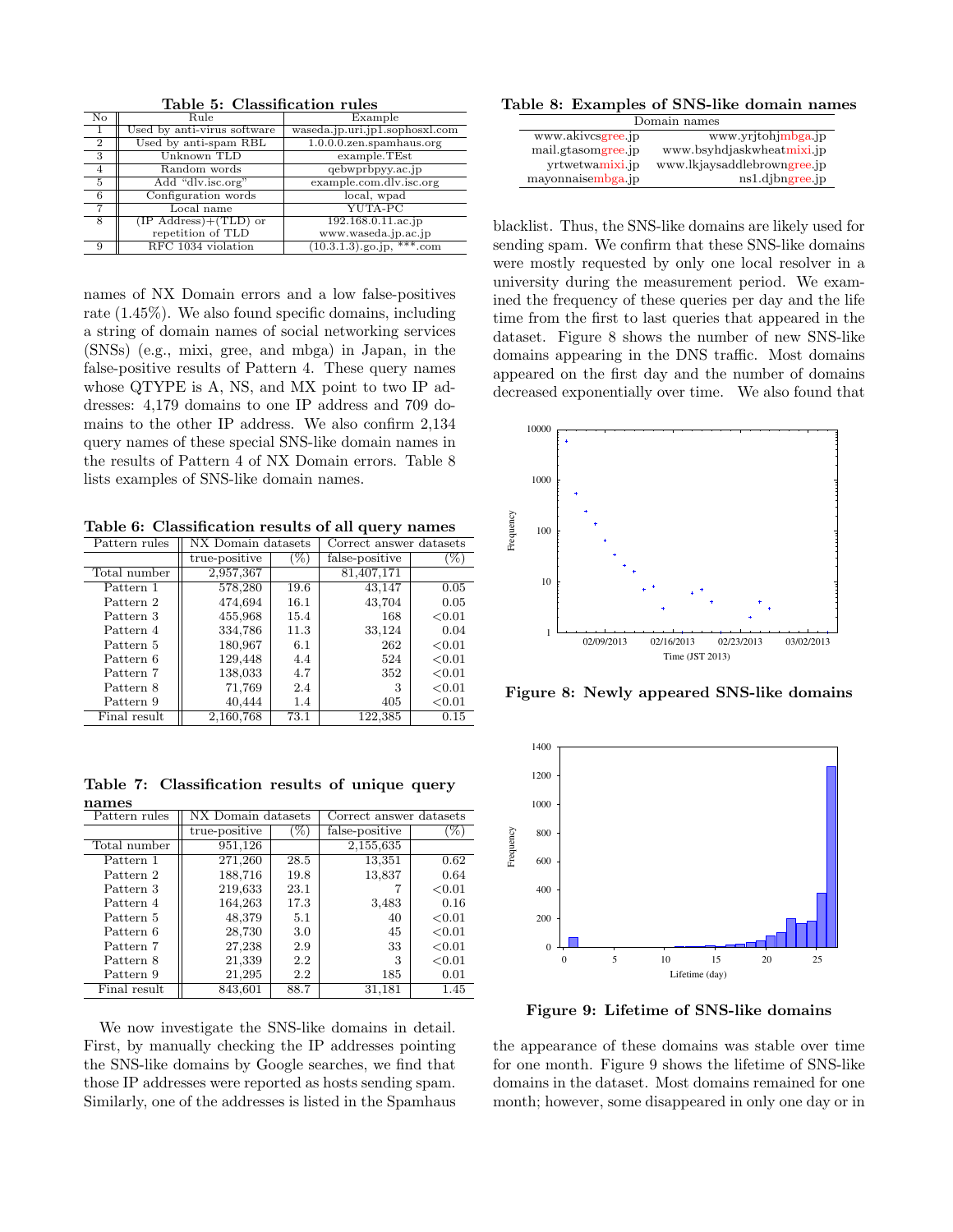about twenty days. In summary, the SNS-like domains were stable during our measurement.

# 5. DISCUSSION

# 5.1 Types of DNS errors

# *5.1.1 ServFail error*

Most ServFail errors were replies to queries sent from three local resolvers inside one organization in the academic network, and all these replies were sent from one authoritative nameserver in external networks. These abnormal queries caused 98% of observed ServFail errors. Additionally, the top frequent query names were mostly similar. As shown in Fig. 2, the fluctuations in ServFail errors replies did not correlate with the diurnal pattern. Also, the entropies of ServFail errors (Figs. 5, 6 and 7) were smaller than other entropies due to the bias queries of local resolvers and authoritative nameservers. In summary, the DNS queries causing ServFail errors are related to a small number of local resolvers and authoritative nameservers and have a large impact on DNS traffic. We expect that the number of ServFail errors will greatly decrease if we stop specific resolvers, similar to 10-12am on 4th Mar.

#### *5.1.2 Refused error*

In Refused errors, we found two notable results; over 20,000 packets of Refused errors were replies to queries sent from two local resolvers inside one organization in the academic network from one authoritative nameserver in the external networks. At 4-5am, over 170,000 replies of Refused error were sent to 1,275 local resolvers from two authoritative nameservers located inside one organization, then all these QTYPEs were PTR records that request IP addresses assigned to this organization. This periodic increase in Refused errors is shown in Fig. 2 and the entropies are shown in Figs. 5, 6 and 7. Also, the number of local resolvers (Fig. 3) resulted in a periodic increase in local resolvers generating Refused errors at 4-5am. These periodic spikes of Refused errors were due to the requests of reverse lookup IP addresses assigned to one organization in external networks in China from many local resolvers in the academic network. These phenomena are most likely caused by infected end-users or applications. Therefore, by blocking these periodic abnormal behaviors, we expect to reduce DNS error traffic.

# *5.1.3 NX Domain error*

The variation in the replies of NX Domain errors was synchronized to the total DNS traffic, as shown in Figs. 1 and 2. The periodic spikes of NX Domain Errors at 4-5am were caused by the PTR record queries from some local resolvers, different from those of Refused errors. It should be noticed that the top frequently used types of query names causing NX Domain errors were incorrect due to mis-configurations (Tab. 3) and many unique query names causing NX Domain errors were requested by local resolvers and different from other errors (Tab. 4). Thus, NX Domain errors are characterized by query patterns of incorrect user inquiries, misconfigurations, and software bugs, which largely differ from the other errors.

# 5.2 Query names causing NX Domain errors

#### *5.2.1 Main cause of NX Domain error query names*

We applied our heuristic classification rules to queries causing NX domain errors. In Section 4.2, we classified 73.1% of all query names of NX Domain errors and 88.7% of unique query names of such errors. The results suggest that Patterns 1, 2, 3, and 4 are significant rules for characterizing NX domain errors. Thus, we conclude that the main causes of NX Domain errors are specific anti-virus client software and anti-spam systems (Patterns 1 and 2), using wrong domains (Patterns 3, 4, 8, and 9), and mis-configuration of servers and end-user machines(Patterns 5, 6, and 7).

#### *5.2.2 False-positives in classification*

We could classify most query names of NX Domain errors with our heuristic rules; however, we mis-classified the query names of correct answer replies as false-positive. Table 7 shows higher mis-classification ratios by antivirus software (Pattern 1) and anti-spam systems (Pattern 2). These queries are in fact legitimate and used effectively for anti-virus software and anti-spam systems, although they generate a huge number of replies of NX Domain errors because anti-spam systems check whether queried domains are on a black-list and generate many A record queries. Additionally, the classification results for NX Domain error query names and for correct reply query names (Table 6) suggest the number of true-positives of Patterns 1 and 2 are approximately 13 times higher than the number of falsepositives. Therefore, many replies of NX Domain errors generated by these systems are legitimate.

The false-positive of Pattern 3 (non-registered TLDs) shows 7 query names, but, it should be zero because of no answer to these unknown TLDs in DNS. Our manual inspection clarified that one authoritative nameserver wrongly answers to the query of "local domain.".

#### *5.2.3 Malicious domains*

We conducted a randomness test of query names using the bigram list in Pattern 4. As shown in the classification results of unique query names (Table 7), the percentage of false-positives in Pattern 4 (0.16%) was higher than other results. We found the SNS-like do